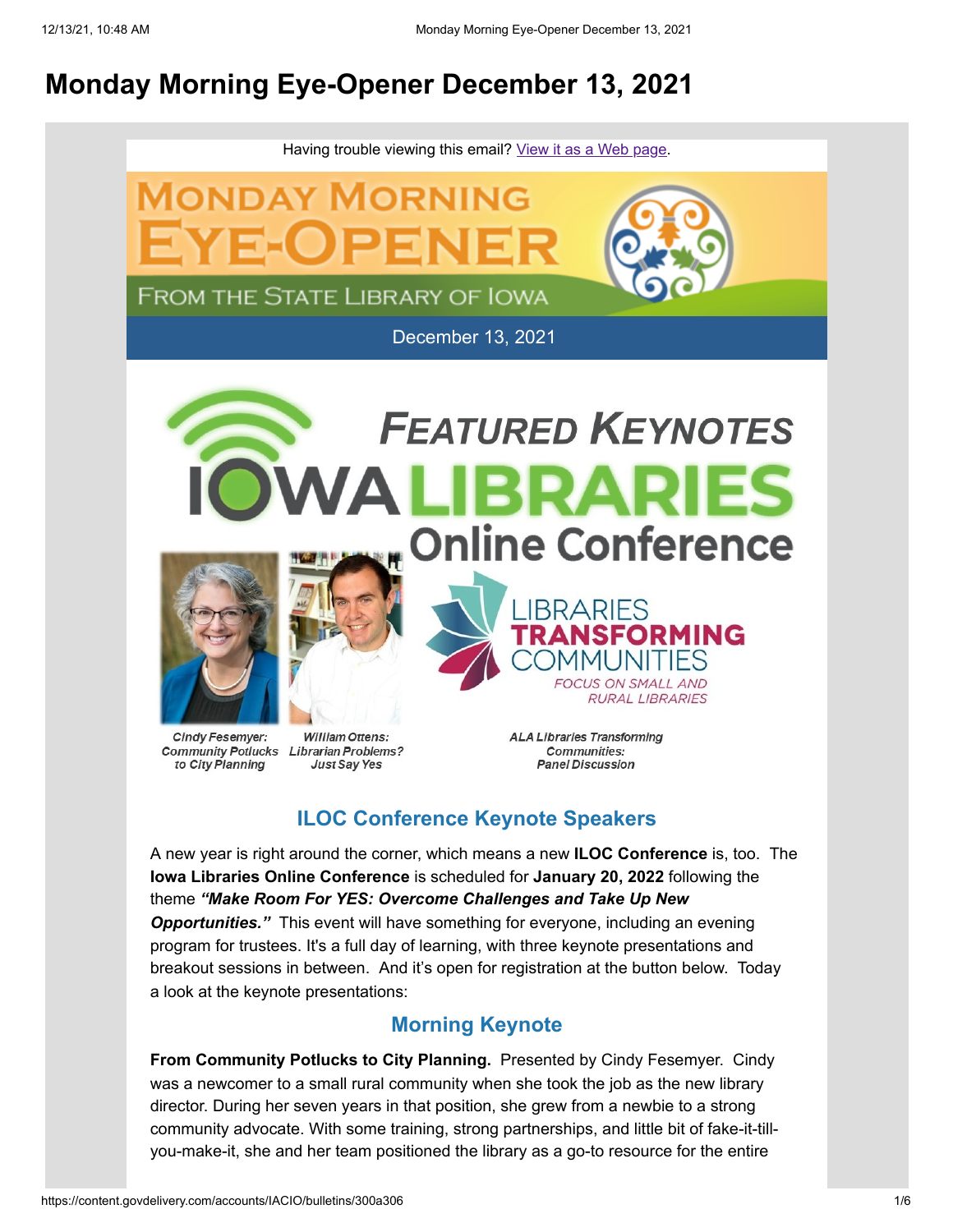community. She shares her experience with community engagement efforts as an example of libraries at the center of small, rural communities.

Cindy Fesemyer is the owner of Fesemyer Consulting LLC, specializing in communitycentered librarianship, from strategic planning and assessment, to teaching engaged leadership workshops, to sharing her library passion via conference keynotes and webinars. Previously she served for two years as the Adult and Community Services Consultant for the State Library of Wisconsin, and seven years as the Director of Columbus (WI) Public Library where she and her team earned a runner-up honor as Library Journal's 2017 Best Small Library in America.

#### **Noon Keynote**

**Librarian Problems? Just say Yes!** Presented by William Ottens. Librarians may have 99 problems, but saying yes doesn't have to be one of them. William Ottens, creator of the popular Librarian Problems blog and author of Librarian Tales: Funny, Strange, and Inspiring Dispatches from the Stacks, will share the best, and okay, maybe the worst that can happen when you say "Yes" to out of the box solutions and new ideas. Because, let's be honest: librarians face a lot of solvable problems. William doesn't have solutions to all of them, but when librarians get together and laugh about their problems together, it's a healthy thing.

William Ottens is a librarian, author, and creator of the library-centric Librarian Problems Tumblr. He's been working in public libraries for over a decade, with experience in reference, cataloging, collection development, and administration. He's currently a Youth Services Associate with the Mid-Continent (MO) Public Library, providing programming and outreach for teens and middle-graders in the Kansas City area.

#### **Evening Keynote**

**ALA Libraries Transforming Communities Panel Discussion.** Including Cindy Fesemyer and Panel. Small libraries have been community change agents for decades, knowing their patrons well enough to support them in attaining lofty community aspirations. Iowa libraries are full of these change makers. Join Cindy Fesemyer as she facilitates a discussion among library professionals who are taking part in ALA's Libraries Transforming Communities (LTC) Project, which awards up to \$3,000 grants to small and rural libraries. The panel includes Samantha Oakley, director of the LTC program; Laura Damon-Moore, convener of the Central Region LTC Engagement Hub; and Iowa participants in the regional hub.

**[Register for ILOC 2022 Today](https://lsglm700.learnsoft.com/LSGLM/Login/ialearns.aspx?utm_medium=email&utm_source=govdelivery)**

## **E-Rate Season Opens For Filing**

#### **Form470 Window Is Open**

For public and school libraries interested in participating in the E-Rate program, the filing window has already opened for FY2022-23. Under the auspices of the FCC, the federal E-Rate program helps make Internet service more affordable by providing substantial discounts on monthly Internet bills from local Internet providers. The program also offers discounts on internal Internet connections, all to eligible school and public libraries.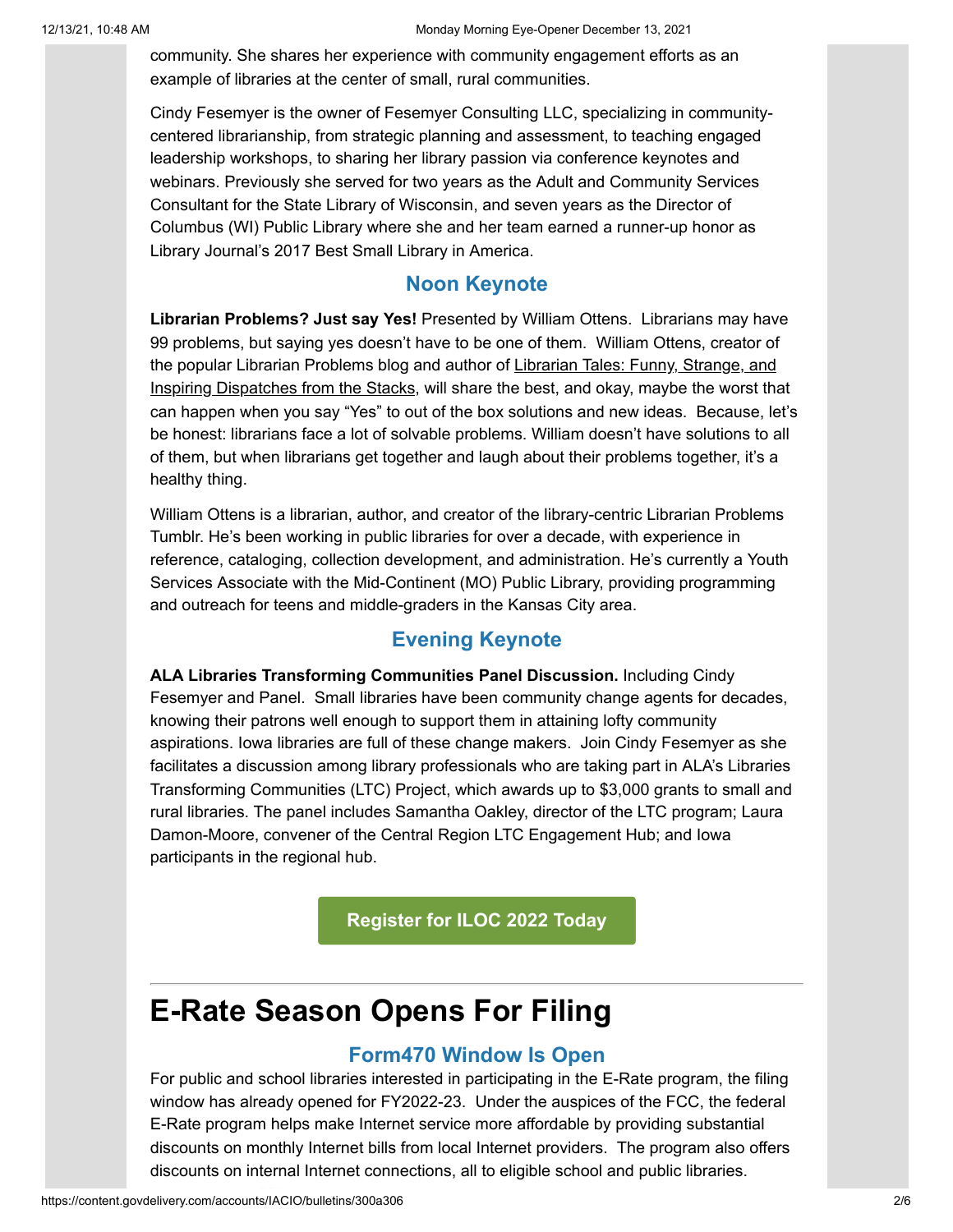Rate

12/13/21, 10:48 AM Monday Morning Eye-Opener December 13, 2021

The now widespread use of digital resources for student achievement, coupled with the need for online job searching, for online retirement instruction, and for general work-life skills in the digital age has led to a critical need for broadband Internet in school and public libraries. Participating in the E-Rate program can help save local library budgets between 60-80% off the cost of

monthly Internet service.

So the E-Rate filing window is open. **Form470** is the first of three forms which must be filed in sequence to begin the process. **Form470** opens the required bidding process to let Internet vendors know that you are seeking service for your library. The **Form470** window is likely to remain open into early February; the closing date has yet to be determined by the FCC.

The **Library Resource Technicians** (LRTs) at each District are ready and able to help you get started with E-Rate, including setting up an appointment to walk through filing **Form470** with you using Teamviewer Screen Share. If you would like to set up an appointment for this purpose, simply contact your LRT:

- **Amanda Grom for NW / SW Districts** [amanda.grom@iowa.gov](mailto:amanda.grom@iowa.gov)
- **Dori Buls for Central / SE Districts** [dori.buls@iowa.gov](mailto:dori.buls@iowa.gov)
- **Trisha Hicks for NC / NE Districts** [trisha.hicks@iowa.gov](mailto:trisha.hicks@iowa.gov)



## **Summer Library Program Workshops Coming in the New Year**

The State Library has scheduled a number of workshops—both in-person and online options—to assist library staff in planning the Summer Library Program in 2022. Beginning in January, physical locations are planned for Avoca, Knoxville, Storm Lake, and Waterloo, running 12:30-4:30PM each time. Online sessions will run for two hours…

From Samantha Bouwers, here's a description of the SLP workshops scheduled early in the new year: *"Are you ready to make Summer 2022 programming at your library the absolute best it can be? Are you ready to venture "Beyond the Beaten Path" and incorporate some new ideas to keep summer fresh and fun? Are you ready to connect*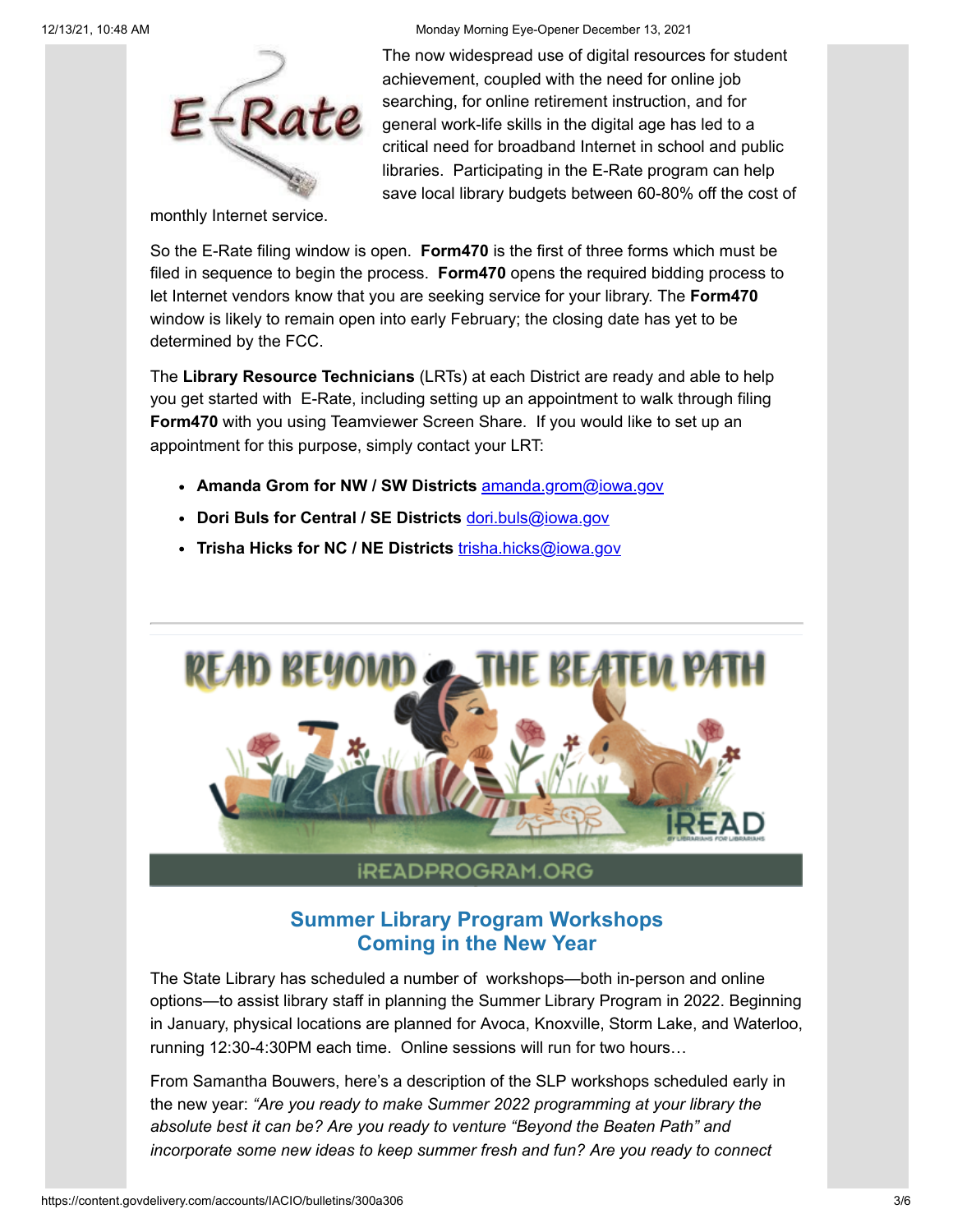*with other youth services librarians ? Then join us at a Summer Library Program workshop in person or virtually!*

*State Library Youth Services Consultant Tegan Beese will take participants through the iREAD theme and share resources, ideas, and best practices when programming for ages 0-18. You'll have time during this session to network with other youth services librarians from your area and chat about programming, collection development, outreach, and more. Newbies and seasoned pros alike will leave with lots of ideas to take summer library programming "Beyond the Beaten Path" in 2022.*

The link below takes you to our C.E. Calendar Preview, showing dates and locations of the in-person workshops, as well as dates and times for the virtual options. Look to the calendar display for choices, choose the date that works best, then register inside IALearns.

#### **[Calendar Preview of SLP Workshops](https://www.statelibraryofiowa.gov/index.php/events?occurrenceID=402&utm_medium=email&utm_source=govdelivery)**

## **Enrich Iowa \$\$ Plus Webinars This Week**



#### **Enrich Iowa Funding**

Before scanning this week's webinar options, first take note of this news: all **Enrich Iowa** funding has now been dispersed. The first round of funding—**Direct State Aid payments for meeting standards**—was sent a few weeks ago. The second round of funding representing **Open Access** and **ILL**

reimbursements was dispersed last week.

Scott Dermont explains that the **OA / ILL monies** were combined into one payment. Most Iowa public libraries have set up direct deposits with their cities for the receipt of **Enrich Iowa** funds. If your city does not have direct deposits set up, then paper checks should arrive in early January.

Maryann Mori has this suggestion *"For those librarians that don't always see the mail firsthand or likely will not see any direct deposit information, it's helpful for you to know that these payments have been issued. And it's equally important for you to share this information with your city clerk, especially if your clerk is new to the job. Inform them about the Enrich Iowa funding, explain its purpose, all to help ensure that this money is reflected in the library's budget."*

#### **PLOW Website Worktimes This Week**

This series looks at different elements of the new PLOW website software Concrete 5. Participants will learn tips for improving their PLOW websites. This week, instruction covers forms: creating forms and making good use of them. Watch the demonstration or log into your own website and follow along. Participants can bring questions or specific website problems to the class which will be addressed during the allotted time. Register in IALearns for details.

#### **POP YS Live. December 16. 12:30-1:30PM. Let's Talk Money with Teen Patrons: Financial Literacy Programs**

Kids and teens are ready for many money lessons you can offer—and ones their parents will want, too. But not the checking account and credit card talks of yesteryear. Instead, think crypto,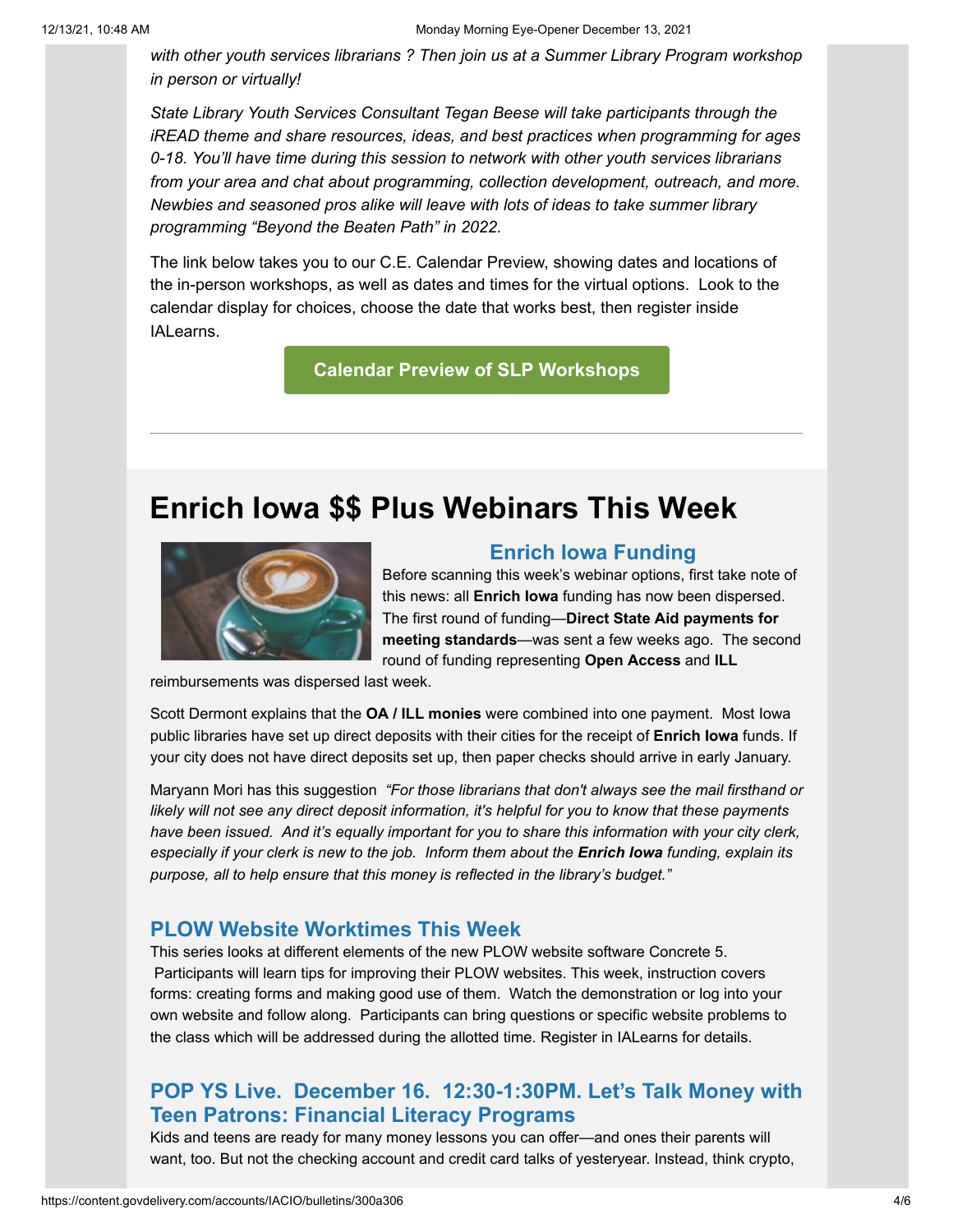online banking, cyber-security, RobinHood, FinTech, FIRE and more. Like most everything, even budgets and money management have become high tech. And the library is a great place for teens to earn their financial literacy stripes. Not sure you can give teens a millionaire mindset? Tune into a new Zoom session for librarians, presented by Joanne Kuster, and learn how to create money lessons and activities that teens will love and appreciate. Plenty of ideas, resources, and time for Q&A.

#### **Library Horizons: What's New From ARSL? December 16. 1:30- 2:30PM.**

If you missed the Association for Rural & Small Libraries annual conference in October, but want to learn about some of the great ideas people brought back, then join this webinar to hear about attendees' favorite conference sessions. Becky Heil will host a panel of Iowa librarians sharing some of what they learned at the ARSL fall conference in Reno, NV.

**[Register For Classes Above In IALearns](https://lsglm700.learnsoft.com/LSGLM/Login/ialearns.aspx?utm_medium=email&utm_source=govdelivery)**



#### **Monday Morning Eye-Opener**

**Editor:** [Bonnie McKewon](mailto:bonnie.mckewon@iowa.gov)



1112 East Grand Avenue Des Moines, Iowa 50319



Stay Connected with the **[State Library of Iowa](http://www.statelibraryofiowa.org/?utm_medium=email&utm_source=govdelivery):**